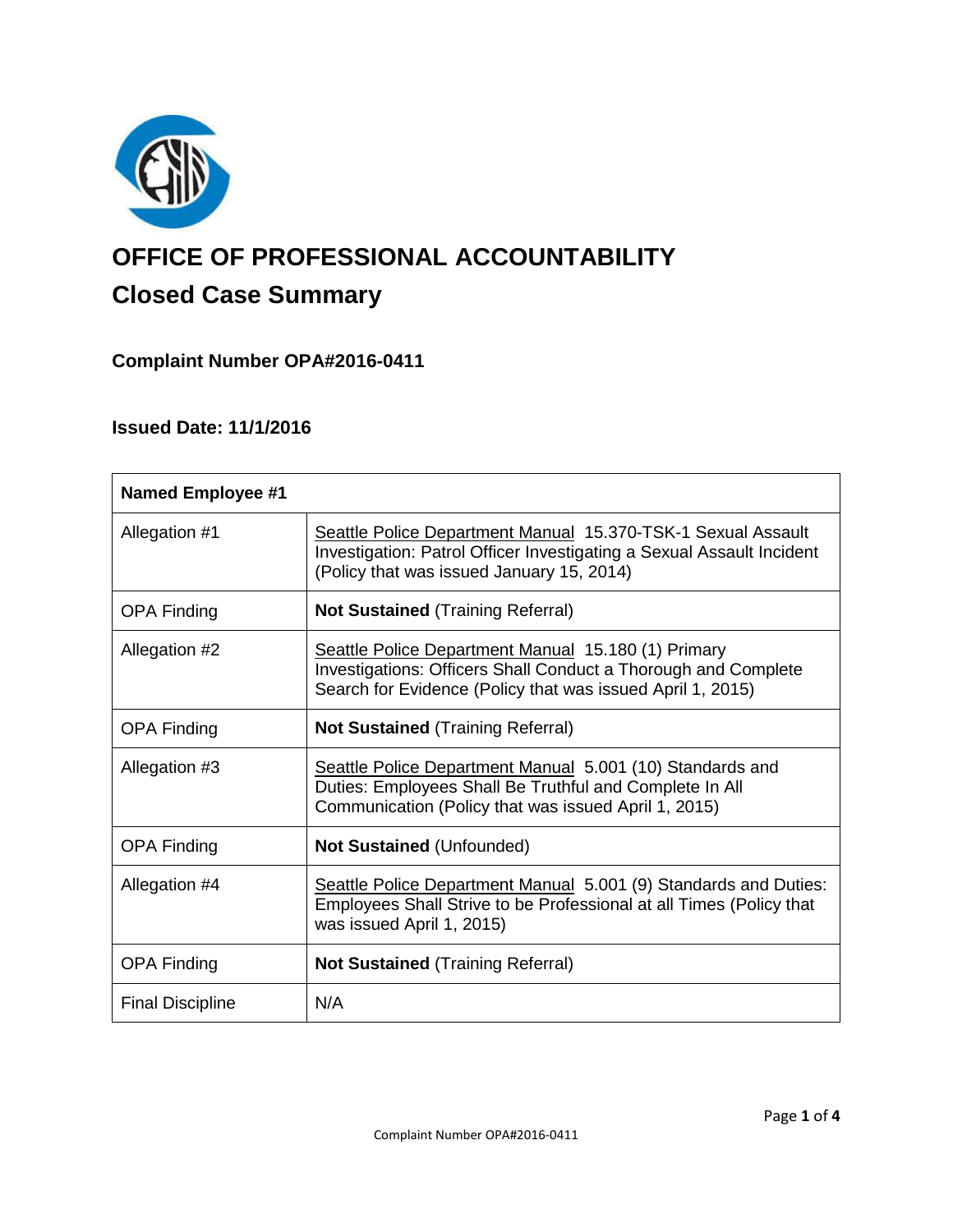## **INCIDENT SYNOPSIS**

The Named Employee transported a subject to a medical center.

## **COMPLAINT**

The complainant, a supervisor within the department, alleged that the Named Employee began acting in what could be perceived as an unprofessional and discourteous manner while transporting a potential sexual assault subject (subject) to a medical center. Additionally, when screening the report with his sergeant, the Named Employee indicated that the subject had very little information, despite the subject giving significant information about the assault.

## **INVESTIGATION**

The OPA investigation included the following actions:

- 1. Review of the complaint memo
- 2. Review of In-Car Videos (ICV)
- 3. Search for and review of all relevant records and other evidence
- 4. Interviews of SPD employees

## **ANALYSIS AND CONCLUSION**

The complainant alleged that the Named Employee failed to conduct an investigation into a subject's statement that she was raped. The Named Employee transported a warrant subject to a jail, and during the arrest and transport the subject did not mention anything about a sexual assault. Once at the jail the subject told the booking officers that she was raped by a known person. The subject was subsequently refused booking causing the Named Employee to transport her to a medical center for an evaluation. During the transport the subject provided several statements about the sexual assault, the suspect's name, and a possible location where the assault took place. The Named Employee appeared to be frustrated by the subject bringing up the allegations while being booked into jail. He did not follow the procedures outlined in the SPD manual. Officers have an obligation to fully investigate allegations of sexual assault regardless of the perceived social status of the victim. The suspect in this case was alleged to be the subject's "pimp", regardless of this fact she had the right to expect the same level of service as any other member of the community. It is well known that human traifîckers often prey on vulnerable persons such as prostitutes and drug addicts knowing that their allegations will have less credibility than other members of society. They depend on the victim's fear of reporting and the criminal justice systems skepticism to prey on multiple victims. The Named Employee did complete a report with sufficient information for the follow-up unit to investigate. He did not collect evidence or attempt to locate the scene of the crime so that it could be processed. Based on the statements from the subject it would have been extremely difficult to process any scene due to the conflicting accounts and the time delay in reporting. A preponderance of the evidence showed that the Named Employee did minimally comply with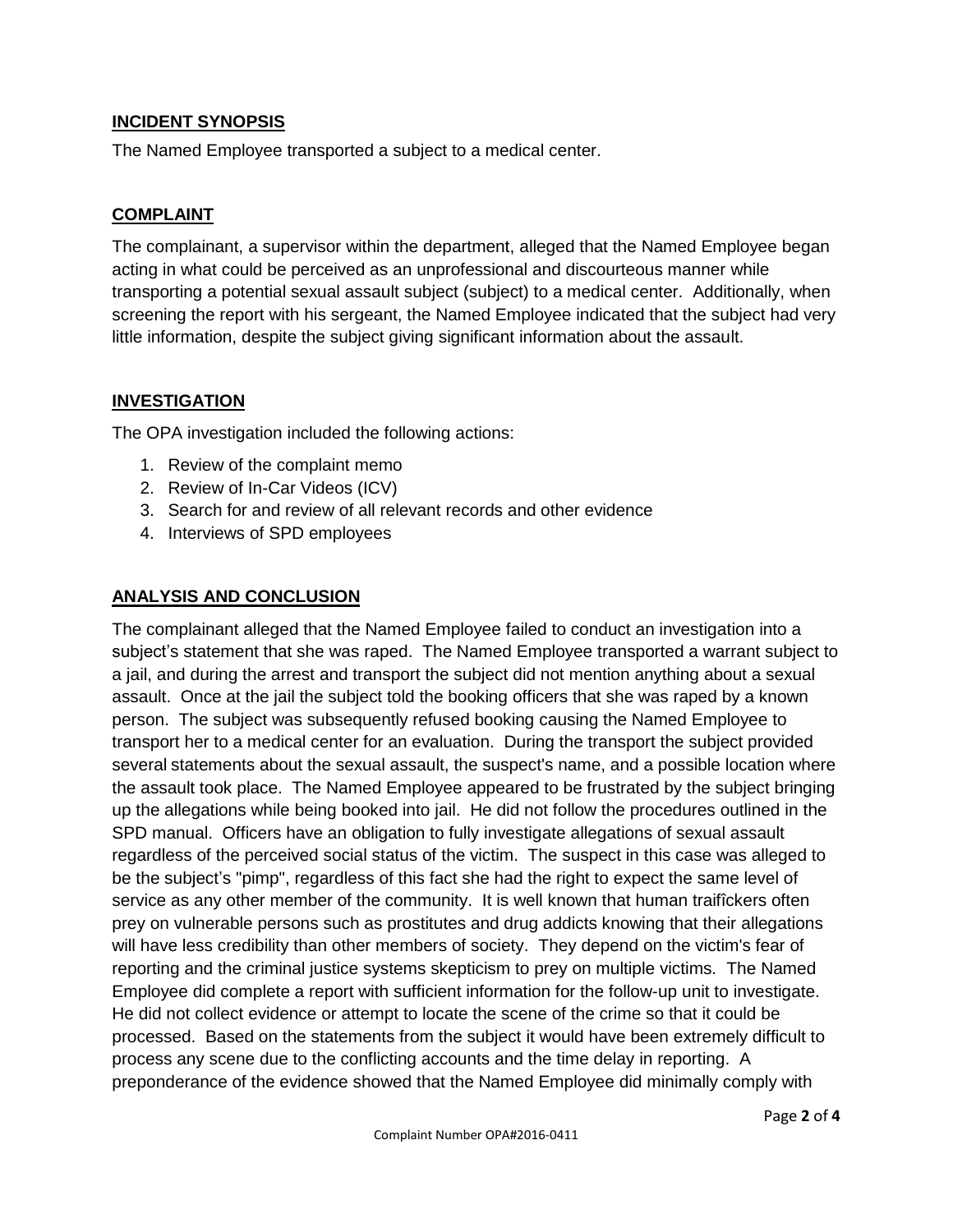some of the requirements of the investigations but did not perform a thorough and complete investigation. The Named Employee would benefit from additional training on how to properly investigate sexual assaults as a patrol officer.

The complainant alleged that the Named Employee did not accurately communicate the facts as reported to him by the victim to his Sergeant. The Named Employee told his Sergeant that he had minimal information from the subject, did not have a location or a good description of the suspect. The Named Employee explained that the subject did not provide details about the crime, could not give a good address, he was not familiar with the hotel the subject provided and that she kept changing her story. Based on the inconsistencies in the subject's statements the Named Employee reasonably believed that there was minimal reliable information provided by the subject. A preponderance of the evidence supported the Named Employee's position that he truthfully and fully reported the facts known to him at the time to his Sergeant.

The complainant alleged the Named Employee was unprofessional in his communication with the subject. The Named Employee appeared to be frustrated with her and made comments that conveyed the belief that he did not believe her allegations. ICV of the conversations between the Named Employee and the subject ranged from polite and professional to sounding frustrated with her. The Named Employee was frustrated with a subject who made statements that she was raped right as she was being booked into jail. However, his comments, while not overtly offensive, did give the impression he did not take the subject's report seriously. This was supported by the fact that the Named Employee did a less than thorough investigation. While a preponderance of the evidence did not support the conclusion the Named Employee comment rose to the level of a sustained finding, he would benefit from additional training.

## **FINDINGS**

### **Named Employee #1**

### Allegation #1

The Named Employee would benefit from additional training on how to properly investigate sexual assaults as a patrol officer. Therefore a finding of **Not Sustained** (Training Referral) was issued for *Sexual Assault Investigation: Patrol Officer Investigating a Sexual Assault Incident.*

**Required Training:** The Named Employee's supervisor should discuss the expectations of the Seattle Police Department when investigating reports of sexual assaults. The supervisor should review with the Named Employee SPD manual sections. The supervisor should emphasize the department and community's commitment to fully investigate any allegation of criminal activity regardless of the victim's social status.